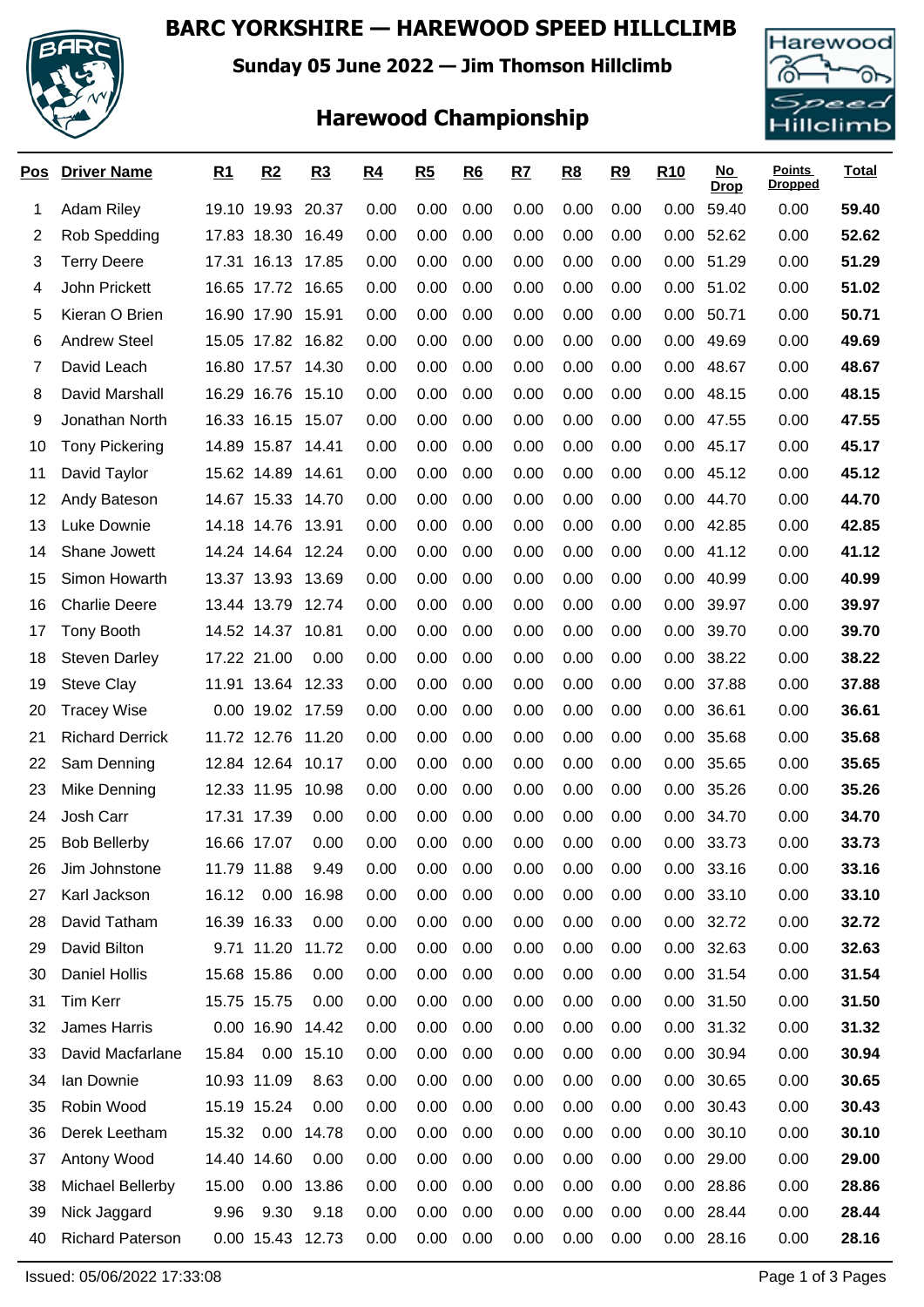### **BARC YORKSHIRE — HAREWOOD SPEED HILLCLIMB**



**Sunday 05 June 2022 — Jim Thomson Hillclimb**

## **Harewood Championship**



| 41 | <b>Thomas Robinson</b>   |             | 13.41 13.73 | 0.00  | 0.00 | 0.00 | 0.00 | 0.00 | 0.00 | 0.00 | $0.00\,$ | 27.14      | 0.00 | 27.14 |
|----|--------------------------|-------------|-------------|-------|------|------|------|------|------|------|----------|------------|------|-------|
| 42 | <b>Richard Jones</b>     |             | 11.43 10.53 | 4.73  | 0.00 | 0.00 | 0.00 | 0.00 | 0.00 | 0.00 | 0.00     | 26.69      | 0.00 | 26.69 |
| 43 | Les Golding              | 12.77 13.51 |             | 0.00  | 0.00 | 0.00 | 0.00 | 0.00 | 0.00 | 0.00 | 0.00     | 26.28      | 0.00 | 26.28 |
| 44 | David Sykes              | 11.47       | 0.00        | 13.86 | 0.00 | 0.00 | 0.00 | 0.00 | 0.00 | 0.00 | 0.00     | 25.33      | 0.00 | 25.33 |
| 45 | Paul Bewsher             | 14.02       | 0.00        | 11.11 | 0.00 | 0.00 | 0.00 | 0.00 | 0.00 | 0.00 | 0.00     | 25.13      | 0.00 | 25.13 |
| 46 | <b>Richard Abbey</b>     |             | 0.00 13.50  | 10.81 | 0.00 | 0.00 | 0.00 | 0.00 | 0.00 | 0.00 | 0.00     | 24.31      | 0.00 | 24.31 |
| 47 | John Bransfield          |             | 0.00 14.42  | 9.84  | 0.00 | 0.00 | 0.00 | 0.00 | 0.00 | 0.00 | 0.00     | 24.26      | 0.00 | 24.26 |
| 48 | Andrew Abbey             |             | 0.00 14.58  | 9.28  | 0.00 | 0.00 | 0.00 | 0.00 | 0.00 | 0.00 | 0.00     | 23.86      | 0.00 | 23.86 |
| 49 | Damien Bradley           |             | 0.00 20.85  | 0.00  | 0.00 | 0.00 | 0.00 | 0.00 | 0.00 | 0.00 | 0.00     | 20.85      | 0.00 | 20.85 |
| 50 | Paul Harris              |             | 0.00 10.87  | 9.82  | 0.00 | 0.00 | 0.00 | 0.00 | 0.00 | 0.00 | 0.00     | 20.69      | 0.00 | 20.69 |
| 51 | Richard<br>Greenwood     | 7.73        | 6.90        | 5.76  | 0.00 | 0.00 | 0.00 | 0.00 | 0.00 | 0.00 | 0.00     | 20.39      | 0.00 | 20.39 |
| 52 | Adam Warren              | 10.31       | 0.00        | 9.53  | 0.00 | 0.00 | 0.00 | 0.00 | 0.00 | 0.00 | 0.00     | 19.84      | 0.00 | 19.84 |
| 53 | Andy Harrison            | 9.00        | 9.94        | 0.00  | 0.00 | 0.00 | 0.00 | 0.00 | 0.00 | 0.00 | 0.00     | 18.94      | 0.00 | 18.94 |
| 54 | <b>Neil Turner</b>       | 0.00        | 0.00        | 18.39 | 0.00 | 0.00 | 0.00 | 0.00 | 0.00 | 0.00 | 0.00     | 18.39      | 0.00 | 18.39 |
| 55 | Glen Shaw                | 18.07       | 0.00        | 0.00  | 0.00 | 0.00 | 0.00 | 0.00 | 0.00 | 0.00 | 0.00     | 18.07      | 0.00 | 18.07 |
| 56 | Lee Griffiths            | 17.90       | 0.00        | 0.00  | 0.00 | 0.00 | 0.00 | 0.00 | 0.00 | 0.00 | 0.00     | 17.90      | 0.00 | 17.90 |
| 57 | Matthew Vaughan          | 17.78       | 0.00        | 0.00  | 0.00 | 0.00 | 0.00 | 0.00 | 0.00 | 0.00 | 0.00     | 17.78      | 0.00 | 17.78 |
| 58 | Mark Leybourne           | 0.00        | 8.45        | 8.90  | 0.00 | 0.00 | 0.00 | 0.00 | 0.00 | 0.00 | 0.00     | 17.35      | 0.00 | 17.35 |
| 59 | <b>Richard Archbould</b> | 0.00        | 0.00        | 16.96 | 0.00 | 0.00 | 0.00 | 0.00 | 0.00 | 0.00 | 0.00     | 16.96      | 0.00 | 16.96 |
| 60 | Mike Jones               | 3.93        | 6.33        | 6.65  | 0.00 | 0.00 | 0.00 | 0.00 | 0.00 | 0.00 | 0.00     | 16.91      | 0.00 | 16.91 |
| 61 | David Spaull             | 8.47        | 0.00        | 8.36  | 0.00 | 0.00 | 0.00 | 0.00 | 0.00 | 0.00 | 0.00     | 16.83      | 0.00 | 16.83 |
| 62 | Gordon Riley             |             | 0.00 16.73  | 0.00  | 0.00 | 0.00 | 0.00 | 0.00 | 0.00 | 0.00 | 0.00     | 16.73      | 0.00 | 16.73 |
| 63 | Sam Gumbley              | 6.71        | 9.95        | 0.00  | 0.00 | 0.00 | 0.00 | 0.00 | 0.00 | 0.00 | 0.00     | 16.66      | 0.00 | 16.66 |
| 64 | <b>Chris Berrisford</b>  | 16.64       | 0.00        | 0.00  | 0.00 | 0.00 | 0.00 | 0.00 | 0.00 | 0.00 | 0.00     | 16.64      | 0.00 | 16.64 |
| 65 | <b>Andy Walker</b>       | 16.43       | 0.00        | 0.00  | 0.00 | 0.00 | 0.00 | 0.00 | 0.00 | 0.00 | 0.00     | 16.43      | 0.00 | 16.43 |
| 66 | <b>Michael Holmes</b>    | 9.02        | 0.00        | 7.22  | 0.00 | 0.00 | 0.00 | 0.00 | 0.00 | 0.00 | 0.00     | 16.24      | 0.00 | 16.24 |
| 67 | Paul Gumbley             | 6.79        | 9.17        | 0.00  | 0.00 | 0.00 | 0.00 | 0.00 | 0.00 | 0.00 |          | 0.00 15.96 | 0.00 | 15.96 |
| 68 | Steven Nichol            | 0.00        | 8.44        | 7.47  | 0.00 | 0.00 | 0.00 | 0.00 | 0.00 | 0.00 | 0.00     | 15.91      | 0.00 | 15.91 |
| 69 | Jonathan Flesher         |             | 0.00 15.77  | 0.00  | 0.00 | 0.00 | 0.00 | 0.00 | 0.00 | 0.00 | 0.00     | 15.77      | 0.00 | 15.77 |
| 70 | <b>Alex Miles</b>        | 15.73       | 0.00        | 0.00  | 0.00 | 0.00 | 0.00 | 0.00 | 0.00 | 0.00 | 0.00     | 15.73      | 0.00 | 15.73 |
| 71 | Dylan Flesher            |             | 0.00 15.37  | 0.00  | 0.00 | 0.00 | 0.00 | 0.00 | 0.00 | 0.00 |          | 0.00 15.37 | 0.00 | 15.37 |
| 72 | Peter Siddle             |             | 0.00 15.32  | 0.00  | 0.00 | 0.00 | 0.00 | 0.00 | 0.00 | 0.00 | 0.00     | 15.32      | 0.00 | 15.32 |
| 73 | <b>Rob Gretton</b>       | 3.10        | 7.27        | 4.85  | 0.00 | 0.00 | 0.00 | 0.00 | 0.00 | 0.00 | 0.00     | 15.22      | 0.00 | 15.22 |
| 74 | <b>Phillip Saxton</b>    | 7.43        | 7.74        | 0.00  | 0.00 | 0.00 | 0.00 | 0.00 | 0.00 | 0.00 | 0.00     | 15.17      | 0.00 | 15.17 |
| 75 | Nabil Zahlan             | 0.00        | 8.05        | 7.07  | 0.00 | 0.00 | 0.00 | 0.00 | 0.00 | 0.00 | 0.00     | 15.12      | 0.00 | 15.12 |
| 76 | <b>Richard Spedding</b>  | 15.05       | 0.00        | 0.00  | 0.00 | 0.00 | 0.00 | 0.00 | 0.00 | 0.00 | 0.00     | 15.05      | 0.00 | 15.05 |
| 77 | Simon Medley             |             | 0.00 14.92  | 0.00  | 0.00 | 0.00 | 0.00 | 0.00 | 0.00 | 0.00 | 0.00     | 14.92      | 0.00 | 14.92 |
| 78 | Allan Scott              | 7.68        | 7.21        | 0.00  | 0.00 | 0.00 | 0.00 | 0.00 | 0.00 | 0.00 | 0.00     | 14.89      | 0.00 | 14.89 |
| 79 | Peter Herbert            | 14.77       | 0.00        | 0.00  | 0.00 | 0.00 | 0.00 | 0.00 | 0.00 | 0.00 | 0.00     | 14.77      | 0.00 | 14.77 |
| 80 | Les Procter              | 6.49        | 8.12        | 0.00  | 0.00 | 0.00 | 0.00 | 0.00 | 0.00 | 0.00 | 0.00     | 14.61      | 0.00 | 14.61 |
| 81 | Stephen Owen             | 14.61       | 0.00        | 0.00  | 0.00 | 0.00 | 0.00 | 0.00 | 0.00 | 0.00 | 0.00     | 14.61      | 0.00 | 14.61 |
|    |                          |             |             |       |      |      |      |      |      |      |          |            |      |       |